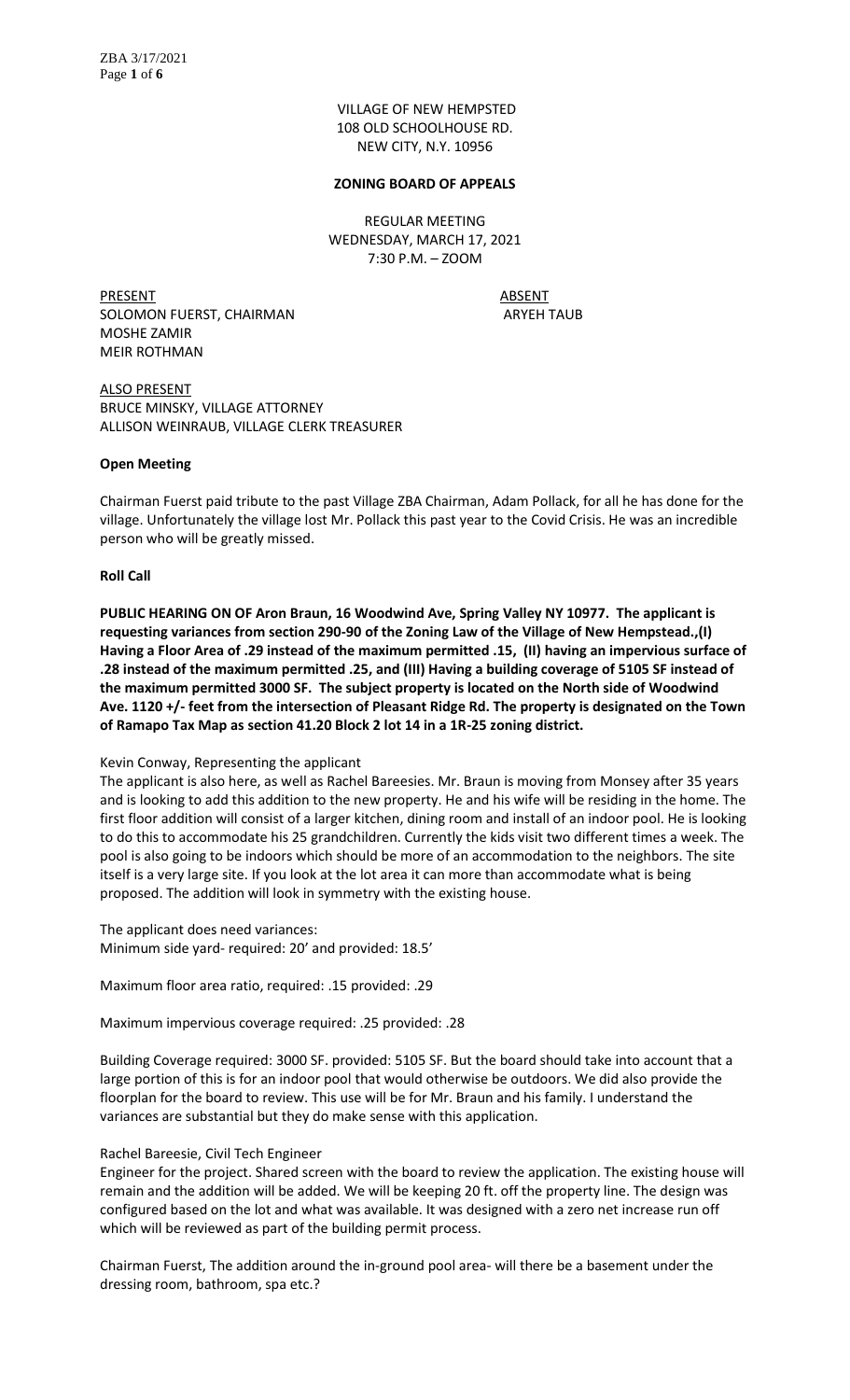ZBA 3/17/2021 Page **2** of **6**

Attorney Conway confirmed there will only be a basement by the existing house.

Chairman Fuerst asked if the height is going to be similar to the existing house.

Attorney Conway believes it will be matching with the existing house.

Chairman Fuerst would also like to know the area between the existing living room and the proposed bathroom there will be a platform left and an entryway leading to the pool area. Why that door is there and where is it accessed from?

Rachel, Civil Tech It will be an additional access point to the new addition but not the primary access point.

Chairman Fuerst The proposed patio in the back, are those going to be concrete or pavers? Is it going to be counted as impervious?

Rachel confirmed it was counted as impervious.

Chairman Fuerst was concerned about setting a precedent and suggested possibly changing that to reduce the variance need.

Attorney Conway confirmed the applicant will be willing to do that.

Mr. Zamir offered the following motion, which was seconded by Chairman Fuerst:

#### Resolution #ZBA 2021-1

Resolved, that the public hearing on Aron Braun, 16 Woodwind Lane, New Hempstead NY is hereby opened. Chairman Fuerst called for a vote. The vote was 3-0. The resolution was adopted.

Mrs. Weinraub stated it appeared in the Rockland Journal News March 5, 2021 affidavit of notice and

postings were timely.

Menachem Fuer, Next door Neighbor Has no objection.

Chairman Fuerst offered the following motion, which was seconded by Mr. Zamir:

#### Resolution #ZBA 2021-2

Resolved, that the public hearing on Aron Braun, 16 Woodwind, New Hempstead NY is hereby closed. Chairman Fuerst called for a vote. The vote was 3-0. The resolution was adopted.

#### Correspondence read into the record ROCKLAND COUNTY SEWER DISTRICT LETTER DATED 3/10/2021

Attorney Minsky went through the elements of consideration/factors for granting the use variance:

(1) An undesirable change will not be produced in the character of the neighborhood or a detriment to nearby properties will not l be created by the granting of the variance;

(2) The benefit sought by the applicant cannot be achieved by some other method, feasible for the applicant to pursue, other than an area variance;

(3) The applicant's attorney has indicated the requested area variance is not substantial;

(4) The proposed variance will not have an adverse effect or impact on the physical or environmental conditions in the neighborhood or district;

(5) The alleged difficulty was not self-created

Attorney Minsky noted that it may seem that the maximum building coverage is excessive but it must be taken into consideration that it is for an indoor pool and if it was an outdoor pool it wouldn't be needed.

Mr. Fuerst offered the following motion, which was seconded by Mr. Taub: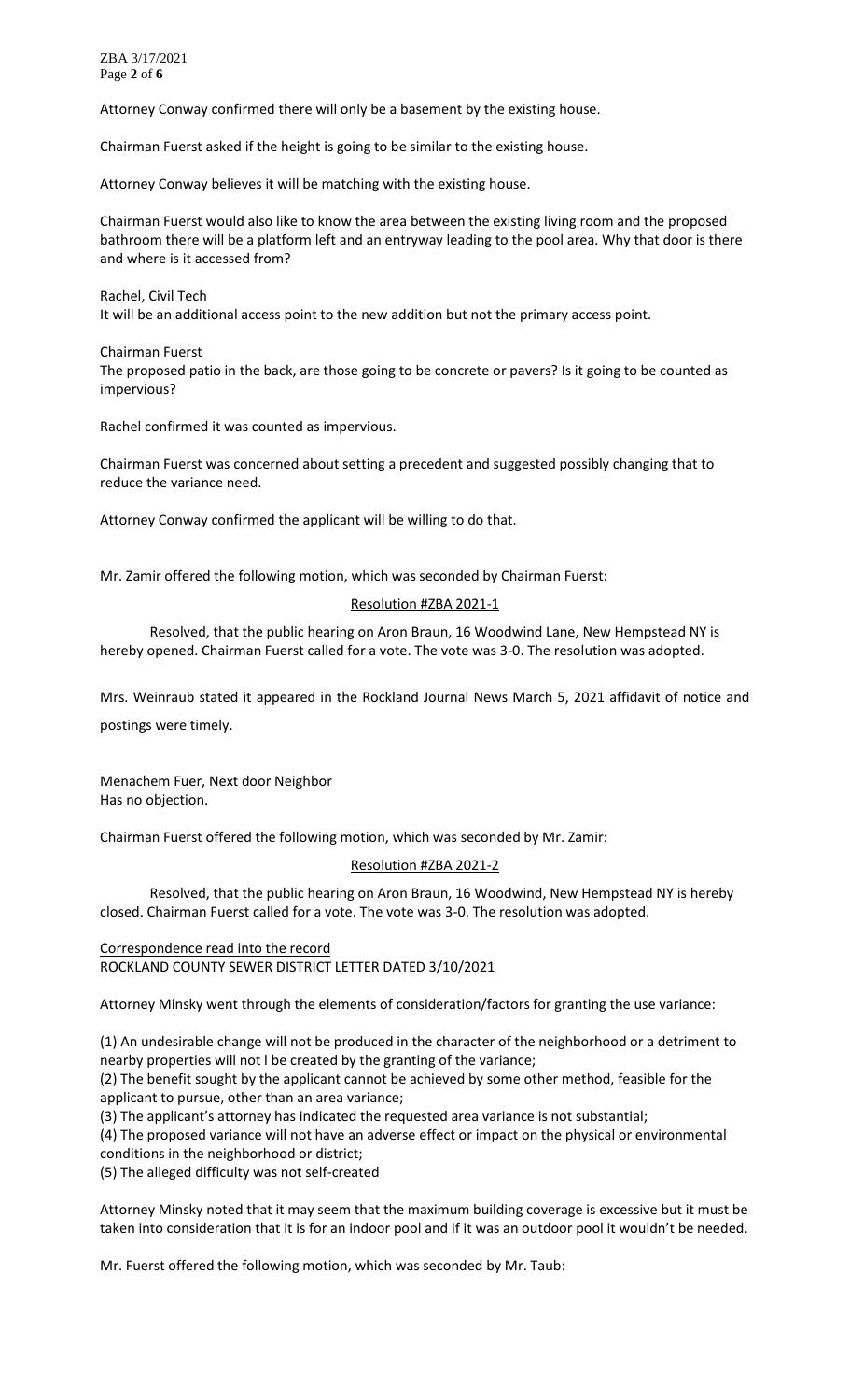# Resolution #ZBA 2021-3

# Resolution # ZBA  $2021 - 3$

---------------------------------------------------------------------------------------------------------X

In the Matter of Application # ZBA 2021-1, Aron Braun of 16 Woodwind Avenue, Spring Valley, New York 10977 for variations from the provisions of Section 290-37 of the Zoning Local Law of the Village of New Hempstead (Table of Dimensional Requirements) permit the construction, maintenance and use of single-family dwelling having (1) a floor area ratio of 0.29 instead of the maximum permitted floor area ratio of 0.15 percent; (2) having an impervious surface of .28 instead of the maximum permitted impervious surface of .25; and (3) having a building coverage of 5,105 square feet rather than the maximum permitted building coverage of 3,000 square feet. The premises affected are situate on the North side of Woodwind Avenue approximately  $1120 \pm$ feet from the intersection of Pleasant Ridge Road and is located within a 1R-25 Zoning District and further identified on the Town of Ramapo Tax Map as Section 41.20, Block 2, Lot 14.

---------------------------------------------------------------------------------------------------------X

WHEREAS, the Applicant Aron Braun of 16 Woodwind Avenue, Spring Valley, New York 10977 for variations from the requirements of Section 290-37 (Table of Dimensional Requirement) of the Zoning Local Law of the Village of New Hempstead to permit the construction, maintenance and use of a single-family dwelling having (1) a floor area ratio of 0.29 instead of the maximum permitted floor area ratio of 0.15 percent; (2) having an impervious surface of .28 instead of the maximum permitted impervious surface of .25; and (3) having a building coverage of 5,105 square feet rather than the maximum permitted building coverage of 3,000 square feet, and the Board of Appeals having held a public hearing on March 17, 2021;

NOW, upon said hearing and the evidence presented, it is hereby found and determined.

# **FINDINGS OF FACT**

FIRST: The applicant, Applicant Aron Braun of 16 Woodwind Avenue, Spring Valley, New York 10977 is the owner of the subject property.

SECOND: The applicants' property is located on the North side of Woodwind Avenue approximately  $1120 \pm$  feet from the intersection of Pleasant Ridge Road and is located within a 1R-25 Zoning District and further identified on the Town of Ramapo Tax Map as Section 41.20, Block 2, Lot 14.

THIRD: The applicant wishes to obtain a building permit to permit the construction, maintenance and use of a single-family dwelling having (1) a floor area ratio of 0.29 instead of the maximum permitted floor area ratio of 0.15 percent; (2) having an impervious surface of .28 instead of the maximum permitted impervious surface of .25; and (3) having a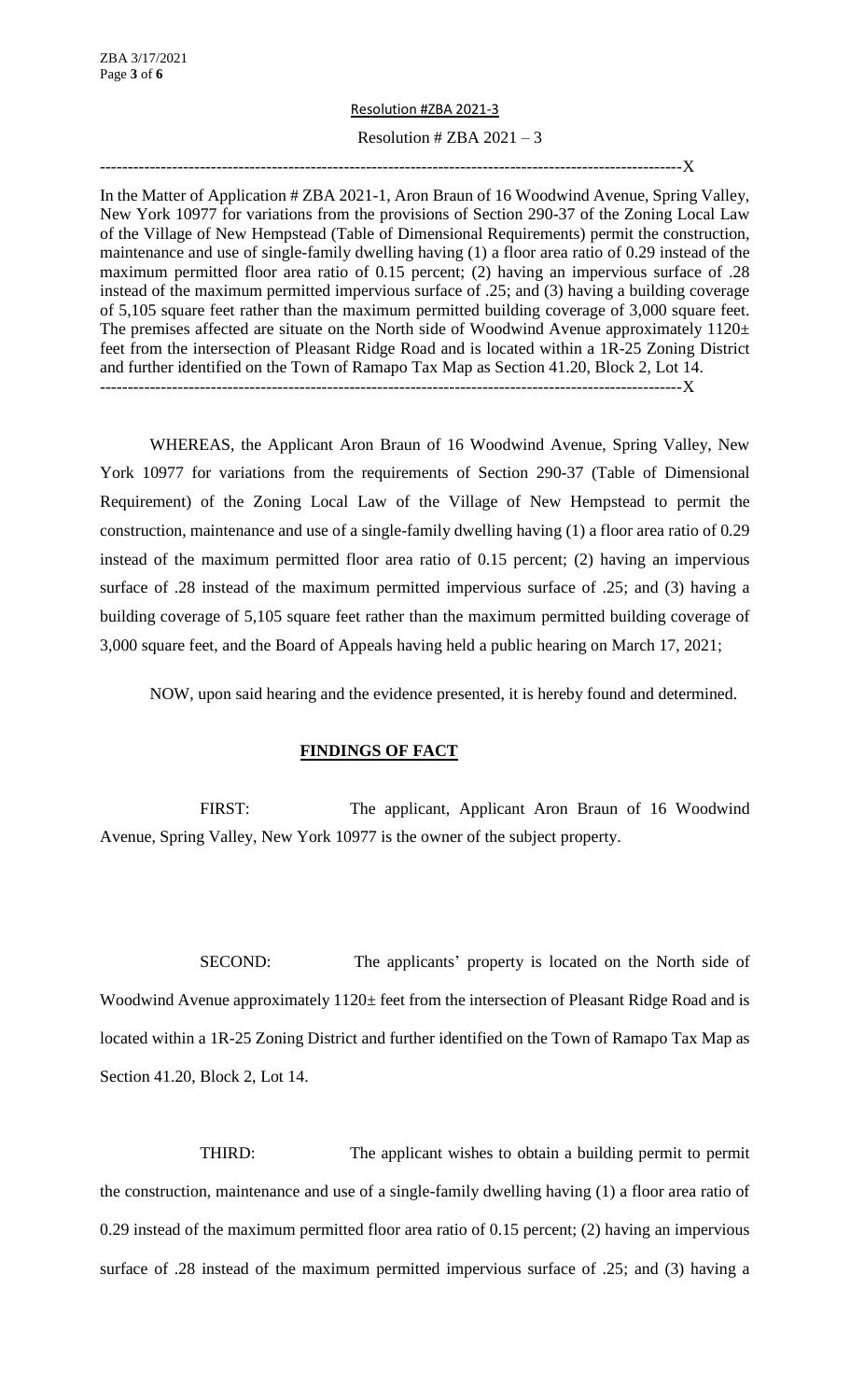ZBA 3/17/2021 Page **4** of **6**

building coverage of 5,105 square feet rather than the maximum permitted building coverage of 3,000 square feet located on the south side of North side of Woodwind Avenue approximately 1120± feet from the intersection of Pleasant Ridge Road and is located within a 1R-25 Zoning District.

FOURTH: To permit the construction, maintenance and use of a singlefamily dwelling having (1) a floor area ratio of 0.29 instead of the maximum permitted floor area ratio of 0.15 percent; (2) having an impervious surface of .28 instead of the maximum permitted impervious surface of .25; and (3) having a building coverage of 5,105 square feet rather than the maximum permitted building coverage of 3,000 square feet, variations from the requirements of 290-37 (Table of Dimensional Requirements) of the Zoning Ordinance of the Village of New Hempstead is required.

FIFTH: The applicant has stated that the granting of the variances will allow for construction, maintenance and use of a single-family dwelling and the character of the neighborhood will not be changed. At the public hearing, the Zoning Board of Appeals heard from the members of the public that addressed the Board and considered all input from the public.

SIXTH: On \_\_\_\_\_\_\_\_\_\_\_\_\_, The Village of New Hempstead's Building Inspector denied the applicant's request for a building permit and referred the applicant to apply to the Zoning Board of Appeals for further proceedings. The applicants submitted necessary documentation to bring the application to the Village of New Hempstead's Zoning Board of Appeals.

SEVENTH: In evaluating the need for these variance requests this Board considered the factors outlined in Section 290-37 (B) of Code of the Village of New Hempstead.

EIGHTH: An undesirable change will not be produced in the character of the neighborhood, or the granting of this variance will not create a detriment to nearby properties.

NINTH: The benefit sought by the applicant cannot be achieved by some other means, other than the requested variances. Additional land is not available for purchase, and the configuration of the subject property and the location of the proposed structure on the property are such that the requested variances are the only practical means of relief.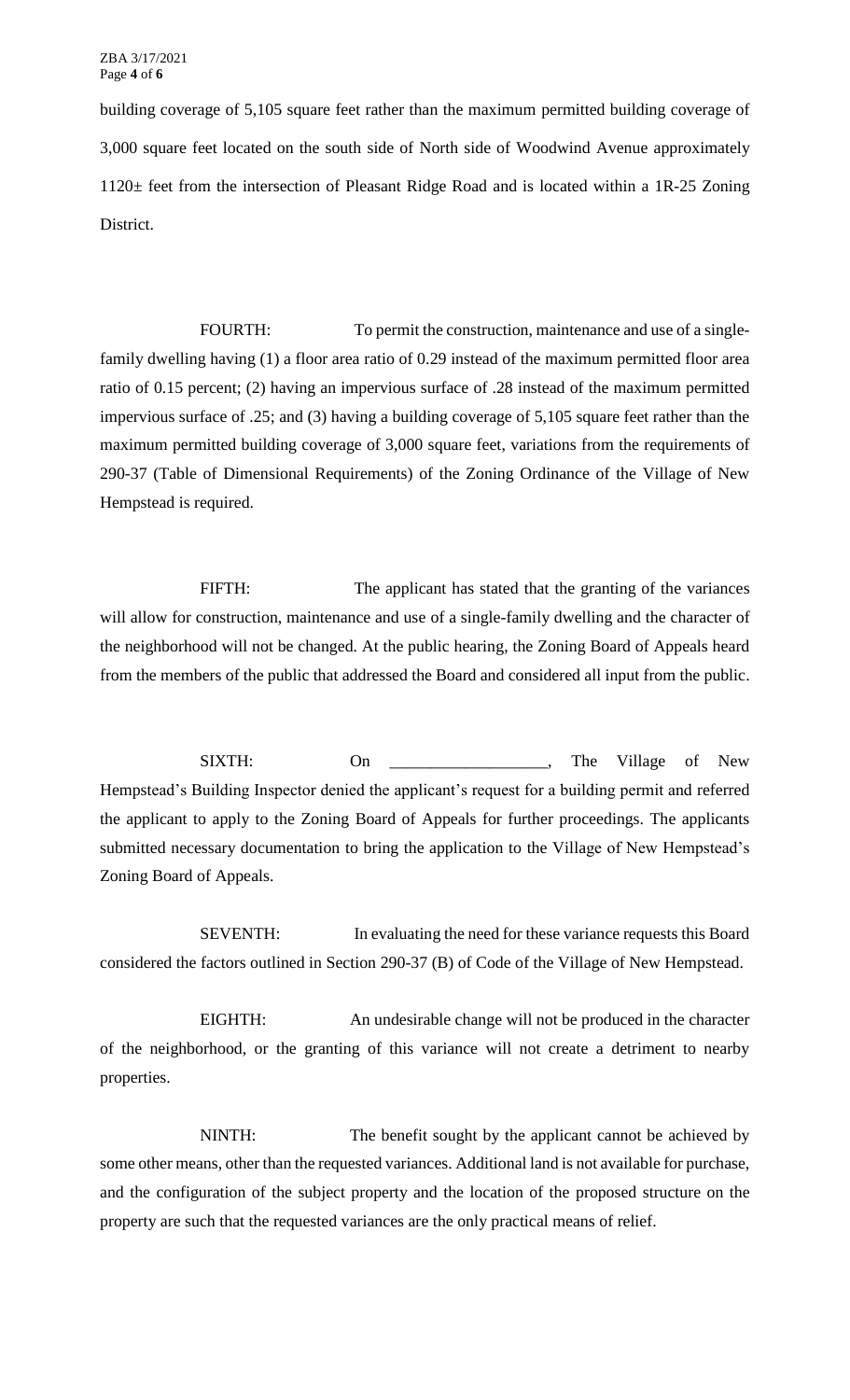TENTH: The proposed variances will not have an adverse effect or impact on the physical or environmental conditions of the neighborhood.

ELEVENTH: The interest of justice would be served by granting of the requested variances to the applicant.

#### **CONCLUSIONS OF LAW**

FIRST: The Board of Appeals of the Village of New Hempstead pursuant to the provisions of the Code of the Village of New Hempstead shall hear and determine appeals from any order, requirement, decision or determination of the Building Inspector or direct referrals from the Planning Board.

SECOND: The Board of Appeals pursuant to Section 290-37 of the Code of the Villag New Hempstead may grant a variation in the strict application of any provision of this ordinance.

THIRD: The Board of Appeals of the Village of New Hempstead does hereby grant the applicant Aron Braun of 16 Woodwind Avenue, Spring Valley, New York 10977 variations from the provisions of Section 290-37 of the Zoning Local Law of the Village of New Hempstead (Table of Dimensional Requirements) permit the construction, maintenance and use of a singlefamily dwelling having (1) a floor area ratio of 0.29 instead of the maximum permitted floor area ratio of 0.15 percent; (2) having an impervious surface of .28 instead of the maximum permitted impervious surface of .25; and (3) having a building coverage of 5,105 square feet rather than the maximum permitted building coverage of 3,000 square feet at the property located on the North side of Woodwind Avenue approximately 1120± feet from the intersection of Pleasant Ridge Road and is located within a 1R-25 Zoning District and further identified on the Town of Ramapo Tax Map as Section 41.20, Block 2, Lot 14, subject to the following conditions:

- (a) Compliance with Rockland County Sewer District's letter dated March 10, 2021;
- (b) Changes to the patio behind the kitchen to be either pervious or a deck; and
- (c) Approval by the Village Engineer that the above changes/modifications have been performed.